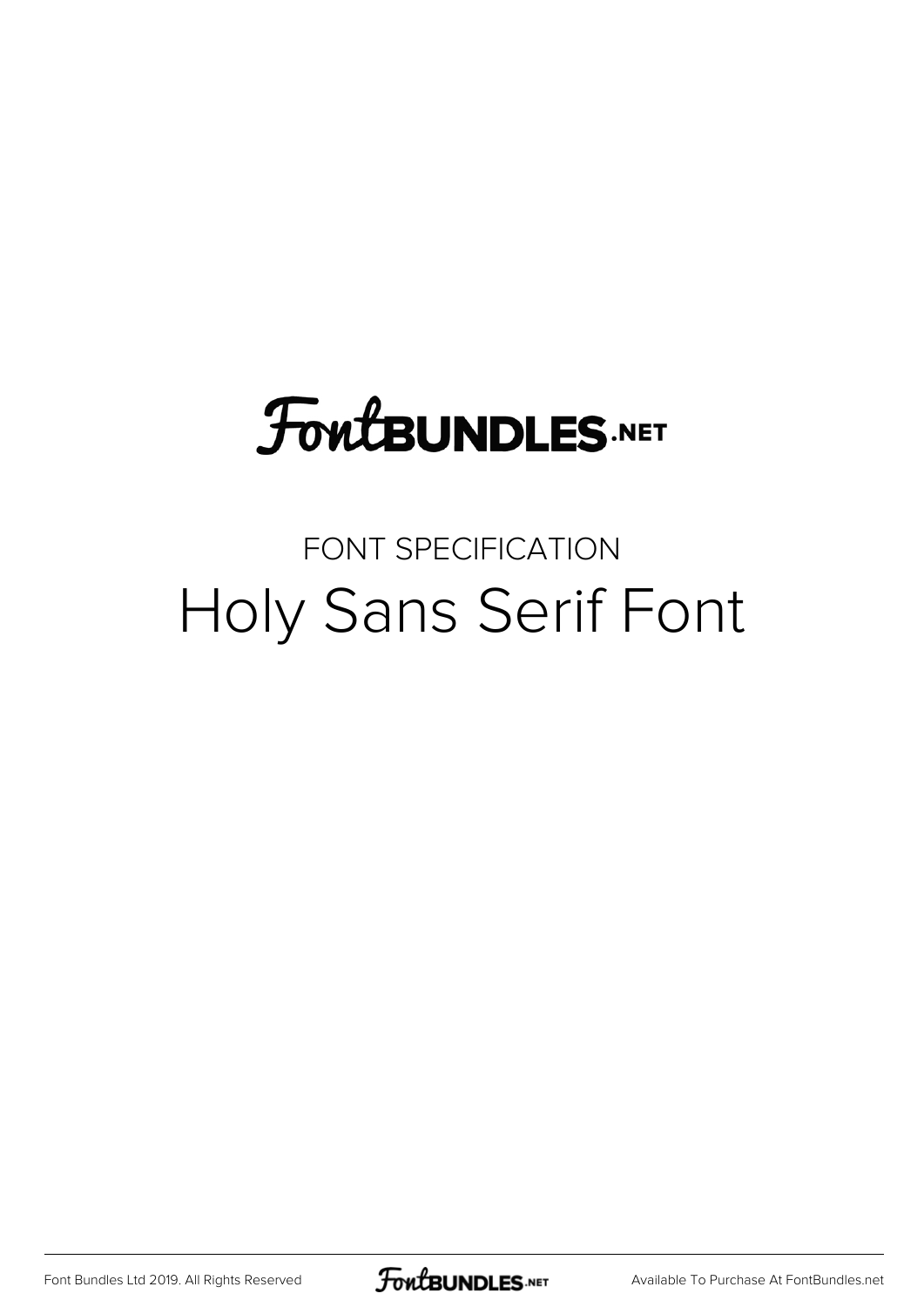

**Uppercase Characters** 

# ABCDEFGHIJKLMNOP QRSTUVWXYZ

Lowercase Characters

# abcdefghijklmnopgrstu vwxyz

**Numbers** 

### 0123456789

Punctuation and Symbols

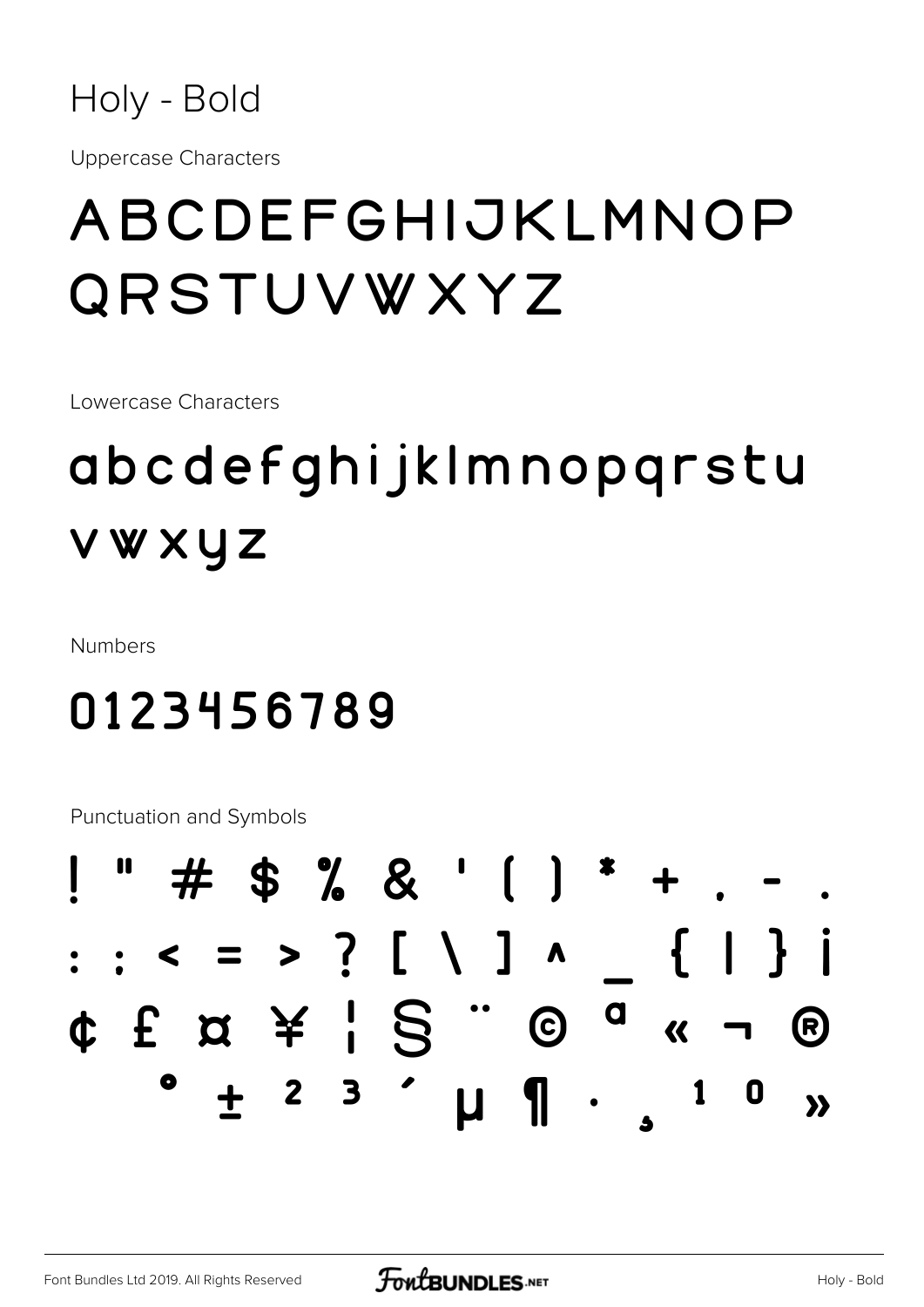All Other Glyphs

|  |  |  | À Á Â Ã Ä Ä Å Æ Ç È |  |
|--|--|--|---------------------|--|
|  |  |  | ÉÊËÌÍÏĐÑ            |  |
|  |  |  | ÒÓÔÕÖרÙÚ            |  |
|  |  |  | ÛÜÝÞßàáã            |  |
|  |  |  | äåæçèé è ë i        |  |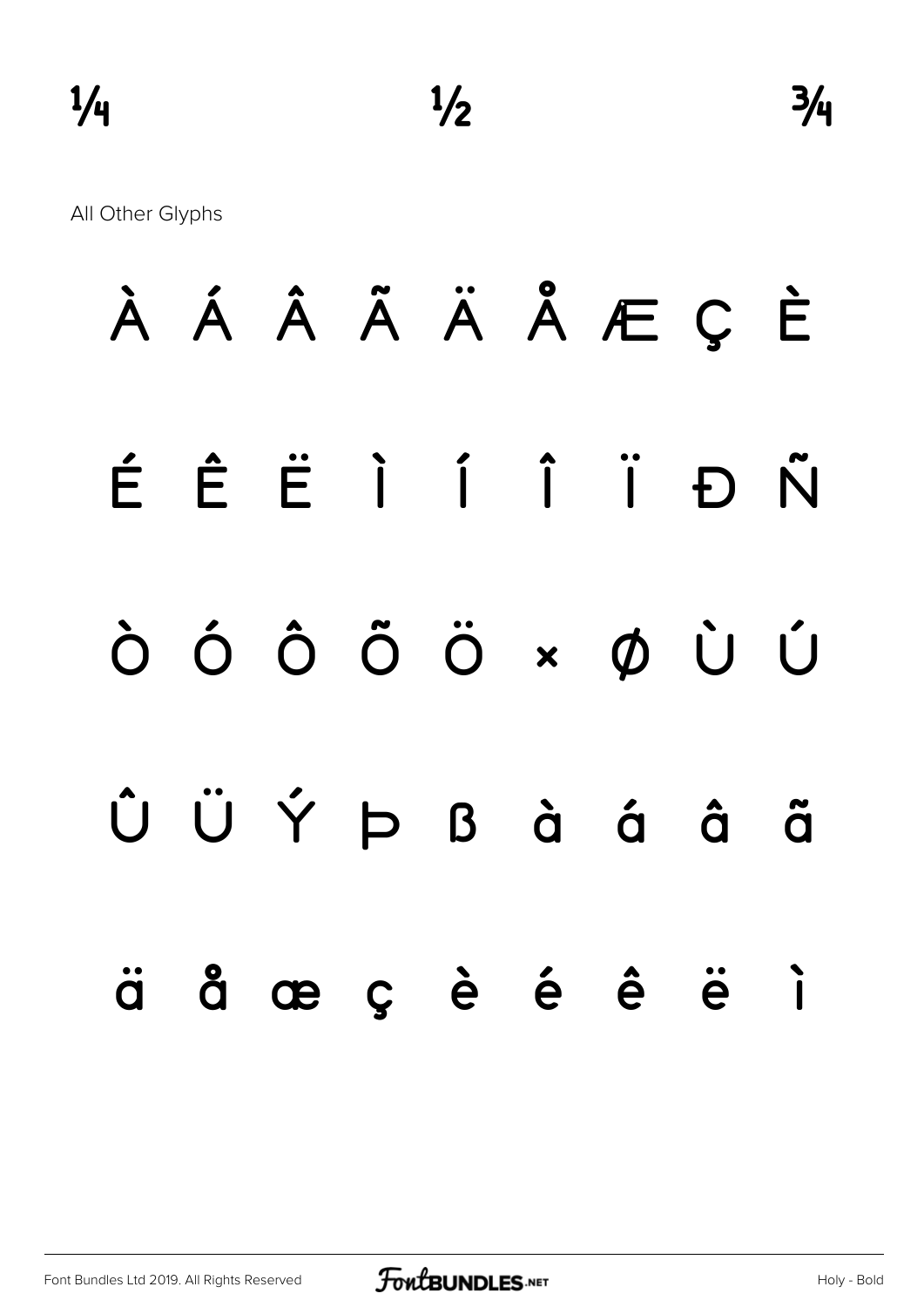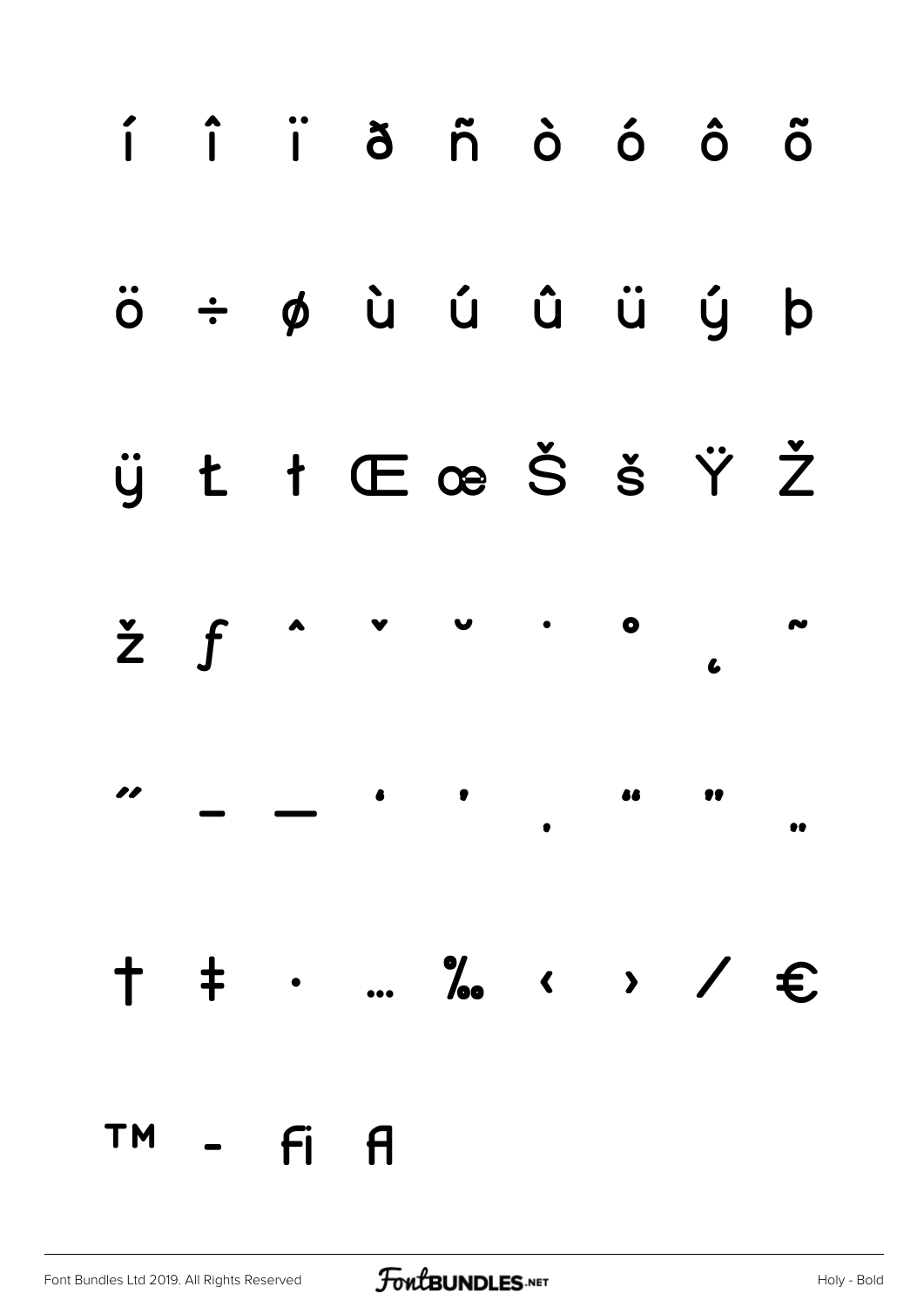### Holy Outline - Regular

**Uppercase Characters** 

ABCDEFGHIJKLMNOP QRSTUVWXYZ

Lowercase Characters

obcdefghijkImnopqrstu VWXYZ

#### **Numbers**

 $0123456789$ 

Punctuation and Symbols

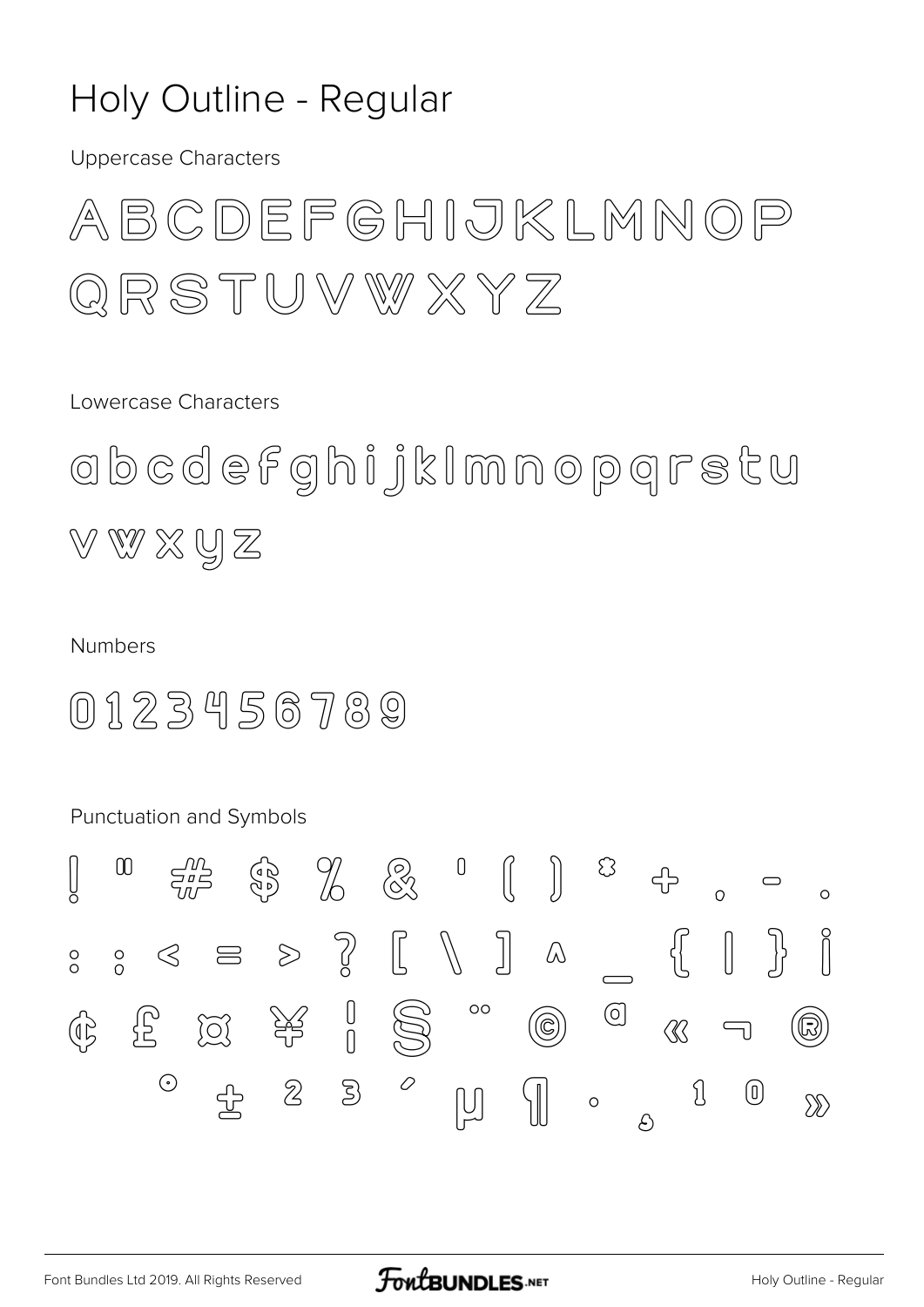





#### All Other Glyphs

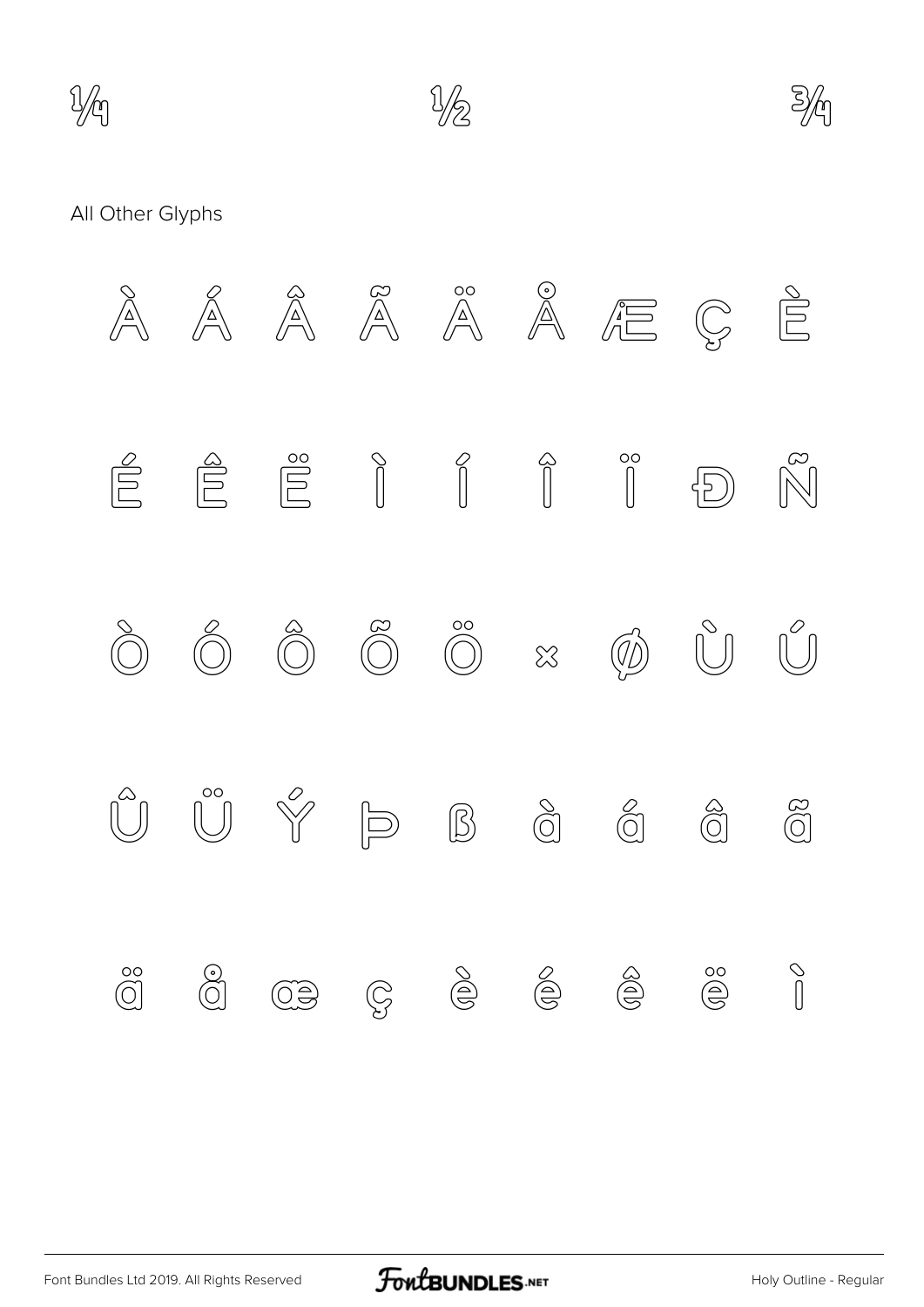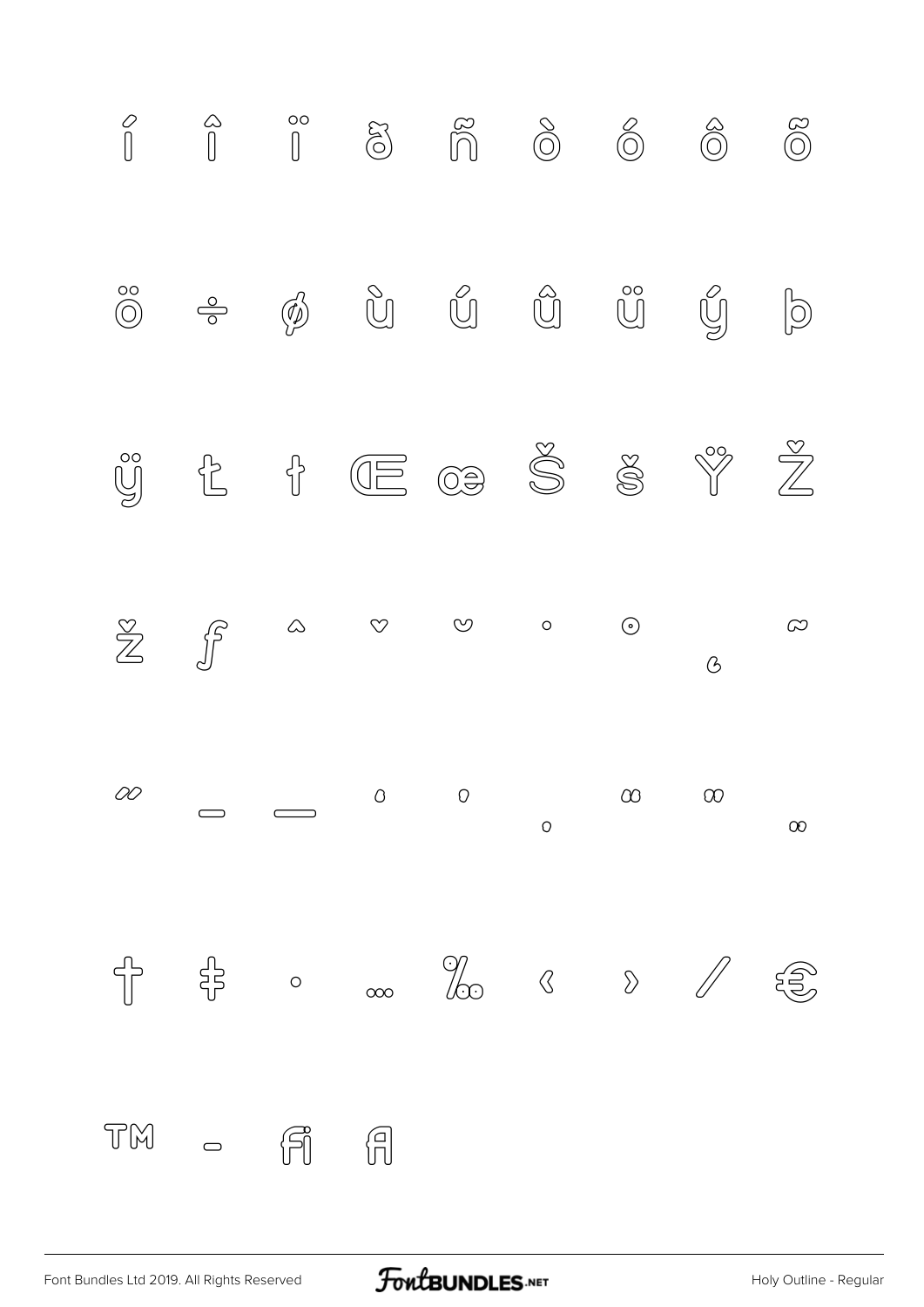

**Uppercase Characters** 

## ABCDEFGHIJKLMNOP QRSTUVWXYZ

Lowercase Characters

# abcdefghijkImnopqrstu VWXYZ

**Numbers** 

### 0123456789

Punctuation and Symbols

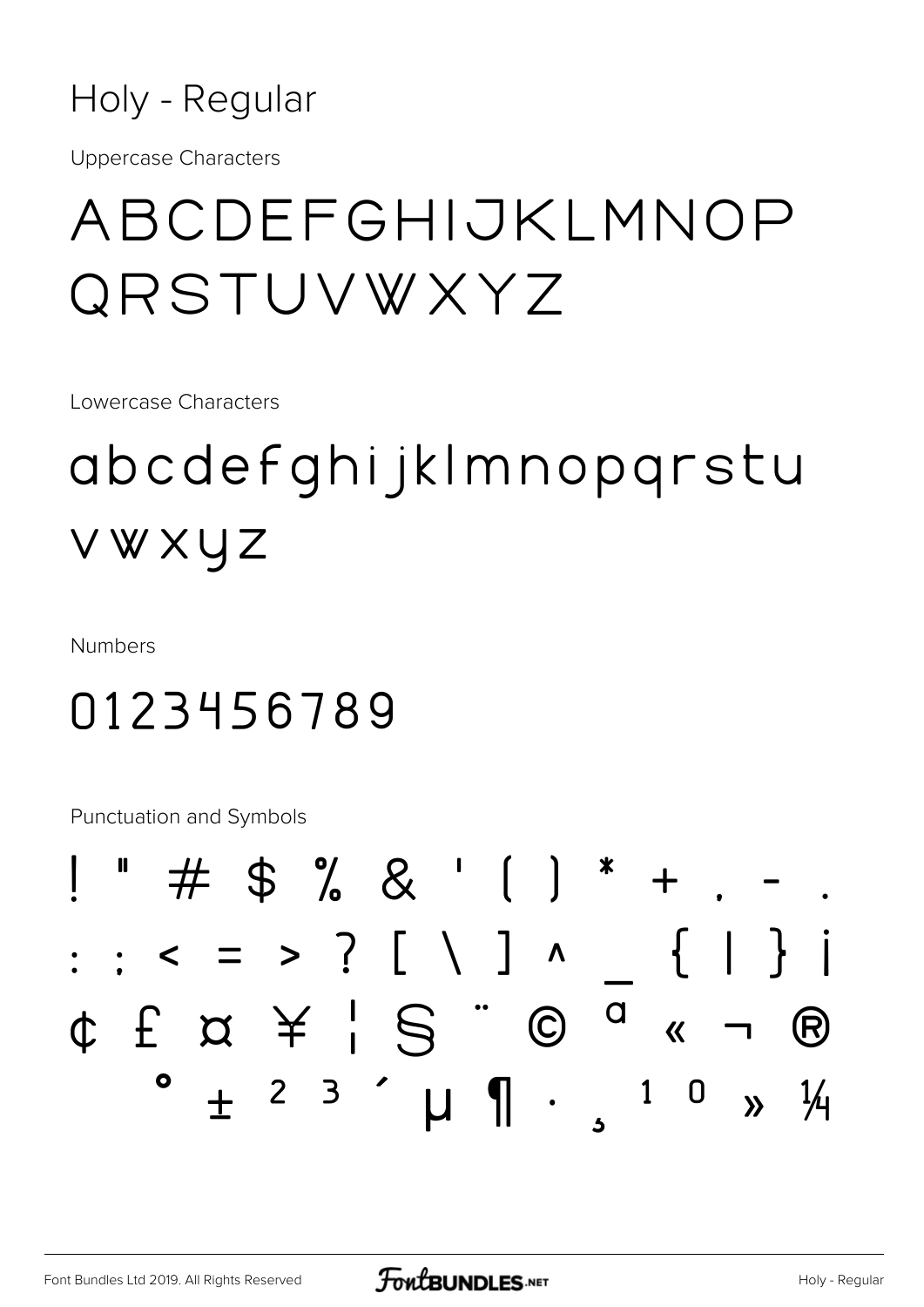All Other Glyphs